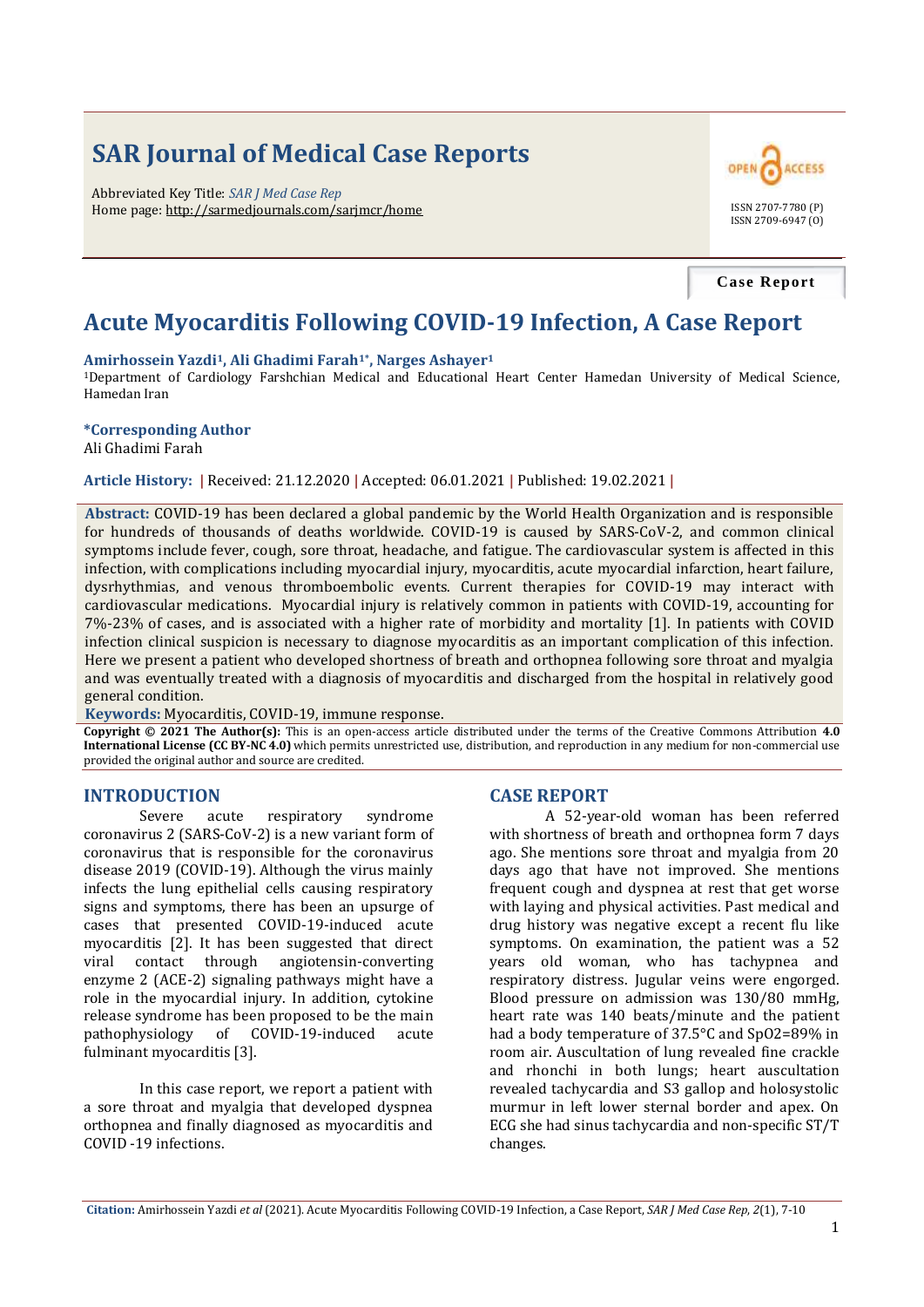In lab tests, WBC=7000(PMN=%85, Lympohocyte=%15), Hb=18.3, Hct=%52, Plt=90000, BUN=27,Cr=1.6,Na=128,K=5.4,Terigycerid=99,LDL= 116,HDL=23, Cholesterol=159,ESR=6, CRP=50, Troponin=Negative, CKMB=15. She admitted to intensive care unite and undergo echocardiogram. Echo showed moderate left ventricle enlargement, severe left ventricle systolic dysfunction, left ventricle ejection fraction (LVEF) was 15%, global hypokinesia of left ventricle, normal right ventricle size with severe systolic dysfunction, severe central jet mitral regurgitation, severe tricuspid regurgitation, mild aortic regurgitation. The patient undergo treatment with IV furosemide 20 mg three time daily ,nitroglycerin 20-40  $\mu$ g/min, captopril 25

mg twice daily, spironolactone 25mg once daily subcutaneous heparin 5000 unit twice daily, pantoprazole 40mg oral daily and oxygen supplement with face mask. She undergo lung HRCT tomorrow and showed multiple ground glass opacities in the both lung highly suggestive of viral pneumonia including COVID-19 is noted (figure2). Then nasopharyngeal PCR was taken, which was positive for COVID-19. She was treated with interferon beta-19 9.6 mU subcutaneous Every other day for 5 days, dexamethasone IV 4mg twice daily, azithromycin 250 mg oral daily and ceftriaxone 1g twice daily for 5 days. She was eventually discharged in relatively good clinical condition.



**Fig-1: ECG shows sinus tachycardia and non-specific ST/T changes**

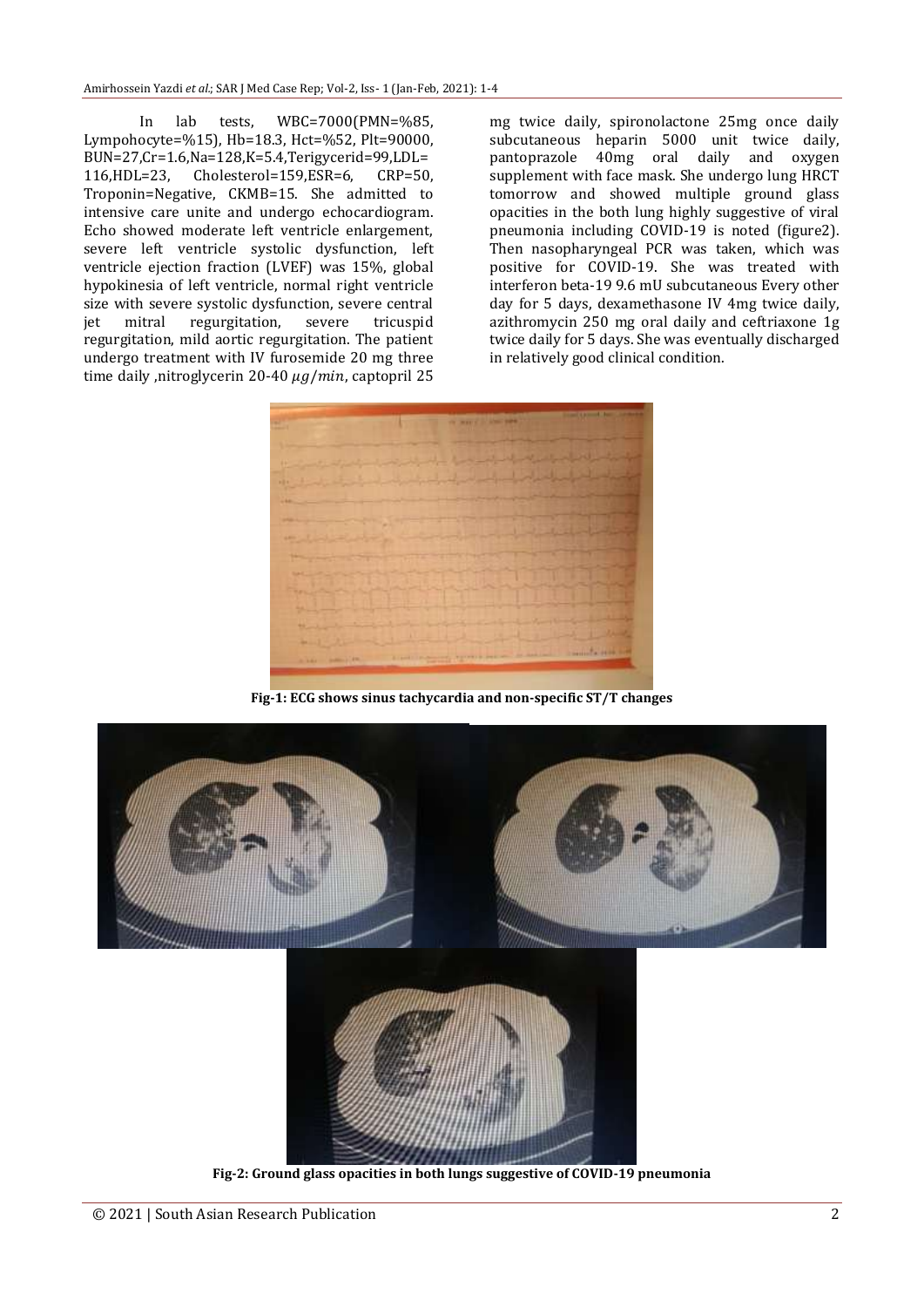# **DISCUSSION**

We reported a case of COVID-19 infection that referred due to orthopnea and sever dyspnea following CIVID infection.

The pathophysiology of COVID-19–related myocarditis is thought to be a combination of direct viral injury and cardiac damage due to the host's immune response. Diagnosis should be guided by insights from previous coronavirus and other myocarditis experience. The prevalence of myocarditis among COVID-19 patients is unclear, partly because the early reports often lacked the specific diagnostic modalities to assess myocarditis. Some argued that up to 7% of COVID-19 related deaths were attributable to myocarditis [4]. However, this was assumed and not based on confirmatory diagnoses of myocarditis and thus may be an overestimate. In contrast, many laboratories are rationing tests and are first screening for known pathogens resulting in flulike symptoms. It is possible that many cases of COVID-19–related myocarditis were missed due to a lack of SARS-CoV-2 diagnosis. Clinical presentation of SARS-CoV-2 myocarditis varies among cases. Some patients may present with relatively mild symptoms, such as fatigue and dyspnea [5, 6] whereas others report chest pain or chest tightness on exertion [7, 8]. Many patients do deteriorate, showing symptoms of tachycardia and acute-onset heart failure with cardiogenic shock. Results of blood tests from myocarditis patients often show elevated levels of lactate and other inflammatory markers, including C-reactive protein, erythrocyte sedimentation rate, and procalcitonin, which usually are raised in keeping with the clinical presentation of infection. Testing patients for baseline cardiac enzymes (eg, troponin and N-terminal pro–B-type natriuretic peptide [NT-proBNP]) on hospital admission, as cardiac troponin I (cTnI), cardiac troponin T (cTnT), NT-proBNP, and BNP levels usually are elevated in myocarditis due to acute myocardial injury and possible ventricular dilation. Elevations of both troponin and NT-proBNP levels were observed in the COVID-19–related myocarditis cases [8]. Electrocardiogram (ECG) abnormalities commonly seen with pericarditis, such as ST elevation and PR depression, may be observed in myocarditis [9]. Differential diagnoses include acute coronary syndrome, Sepsis-related cardiomyopathy, Stressinduced cardiomyopathy (Takotsubo cardiomyopathy). Diagnostic evaluation for COVID-19–related myocarditis include echocardiogram, cardiovascular magnetic resonance (CMR), Contrastenhanced cardiac CT and endomyocardial biopsy (EMB) as the definitive diagnostic tool for myocarditis The American Heart Association (AHA) recommends further testing for patients having

© 2021 | South Asian Research Publication 3

signs consistent with myocarditis with 1 or more cardiac imaging methods such as echocardiogram or cardiovascular magnetic resonance (CMR) [10]. Management of COVID-19–related myocarditis administration of inotropes and/or vasopressors and mechanical ventilation for cardiogenic shock in patients with fulminant myocarditis, Longer-term management involves mechanical circulatory support such as extracorporeal membrane oxygenation, ventricular assist device, or intra-aortic balloon pump [9]. It is reasonable to withhold or minimize the use of immunosuppression in SARS-CoV-2 patients, especially in the setting of a positive viral genome on EMB. Tocilizumab, an anti–IL-6 receptor monoclonal antibody, is now being tested in a multicenter randomized controlled trial that recruits COVID-19 patients with raised IL-6 levels [11]. Chloroquine and its derivative, hydroxychloroquine and agents used empirically to treat COVID-19, including ritonavir/lopinavir and azithromycin, are known CYP3A4 inhibitors, may cause QTc interval prolongation. Hence, their combination therapy with (hydroxy) chloroquine should be accompanied by QTc interval monitoring [12]. Cautions must be taken for the use of the NSAIDs and QTc-prolonging drugs in COVID-19 patients because these medications might exacerbate cardiac symptoms.

## **CONCLUSION**

Based on the findings, it seems that myocarditis is important complication that may be seen following COVID-19 infection. Clinical status and Simple bedside tests such as serial ECG and cardiac biomarkers can raise suspicion of acuteonset cardiac symptoms. Cardiac imaging techniques such as echocardiography and CMR can be used to aid diagnosis. And definitive diagnosis of myocarditis is obtained via EMB.

## **REFERENCES**

- 1. Pirzada, A., Mokhtar, A. T., & Moeller, A. D. (2020). COVID-19 and myocarditis: What do we know so far?. *CJC open*.
- 2. Zhou, F., Yu, T., Du, R., Fan, G., Liu, Y., Liu, Z., & Cao, B. (2020). Clinical course and risk factors for mortality of adult inpatients with COVID-19 in Wuhan, China: a retrospective cohort study. *The lancet*, *395*(10229), 1054-1062.
- 3. Lang, J. P., Wang, X., Moura, F. A., Siddiqi, H. K., Morrow, D. A., & Bohula, E. A. (2020). A current review of COVID-19 for the cardiovascular specialist. *American heart journal*.
- 4. Driggin, E., Madhavan, M. V., Bikdeli, B., Chuich, T., Laracy, J., Biondi-Zoccai, G., & Parikh, S. A. (2020). Cardiovascular considerations for patients, health care workers and health systems during the COVID-19 pandemic. *Journal*